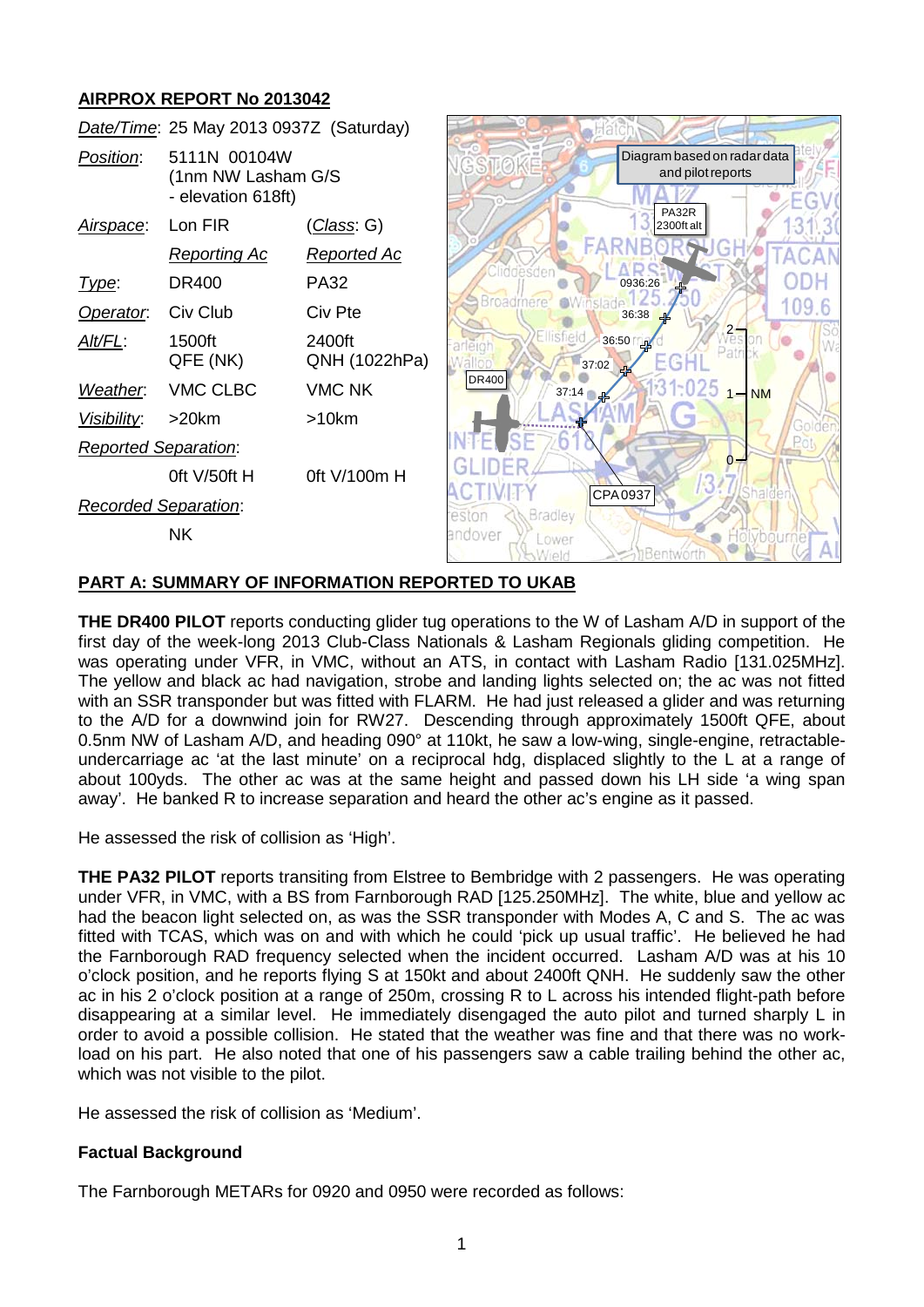EGLF 250920Z 34009KT 290V020 9999 SCT026 10/05 Q1022= EGLF 250950Z 33008KT 300V010 9999 SCT028 09/04 Q1022=

The gliding competition NOTAM was recorded as follows:

```
H1488/13 NOTAMN
Q) EGTT/QWGLW/IV/M /W /000/100/5111N00102W010
A) EGTT B) 1305250401 C) 1306022012
D) SR-SS
E)
MAJOR GLIDING COMP INCLUDING X-COUNTRY ROUTES. MAIN ACTIVITY WI 10NM RADIUS OF PSN 511107N 
0010157W (LASHAM AD, HAMPSHIRE). UP TO 100 GLIDERS AND 10 TUG ACFT MAY PARTICIPATE. GLIDERS 
WILL OPR BLW THE INVERSION LVL OR BTN THE TOPS OF ANY CU AND 500FT AGL.
AFTER LAUNCH MOST ACFT MAY BE CONCENTRATED DOWNWIND THE SITE OR ON THE FIRST LEG OF THE X-
COUNTRY RTE. FOR INFO ON RTES FOR THE DAY CTC GLIDER CONTEST CTL TEL 07802 708 670 OR VIEW 
WWW.BGALADDER.CO.UK/SHOWTASK.ASP FOR LASHAM SITE.
RTF CONTACT 131.025MHZ. 13-05-0117/AS 2.
F) SFC G) FL100)
```
The DR400 pilot was operating under VFR on a local flight from Lasham and was not in receipt of an ATS but was in contact with Lasham G/S on 'Glider Ops' [131.025MHz].

The PA32 pilot was operating under VFR on a flight from Elstree A/D to Bembridge A/D and was in receipt of a BS from Farnborough LARS(W) [125.250MHz]. His altitude was recorded as 2300ft [QNH 1022hPa] from the Heathrow 10cm radar picture, equivalent to a height of 1700ft from Lasham.

### **ATSI Analysis**

CAA ATSI had access to written reports from the DR400 and PA32 pilots and area radar recordings together with RTF recordings and transcript of the Farnborough LARS(W) frequency. On enquiring with Farnborough, the unit reported that the LARS(W) frequency was busy at the time of the reported Airprox and that the controller had no recollection of the incident.

At 0928:14, the PA32 pilot contacted Farnborough LARS(W) at 2200ft and requested a BS and transit over Odiham. The Farnborough LARS approved the Odiham MATZ crossing, agreed a BS, and issued a squawk of 0436.

At 0937:10, as the PA32 was 1.1nm to the NW of Lasham, the Farnborough LARS controller advised the pilot "...*just caution Lasham very busy at the minute winch launch gliding up to three thousand seven hundred feet there's a couple of gliders just southwest of you by a mile but they're all around"* (See Figure 1). The PA32 pilot acknowledged the call.



Figure 1: 0937:10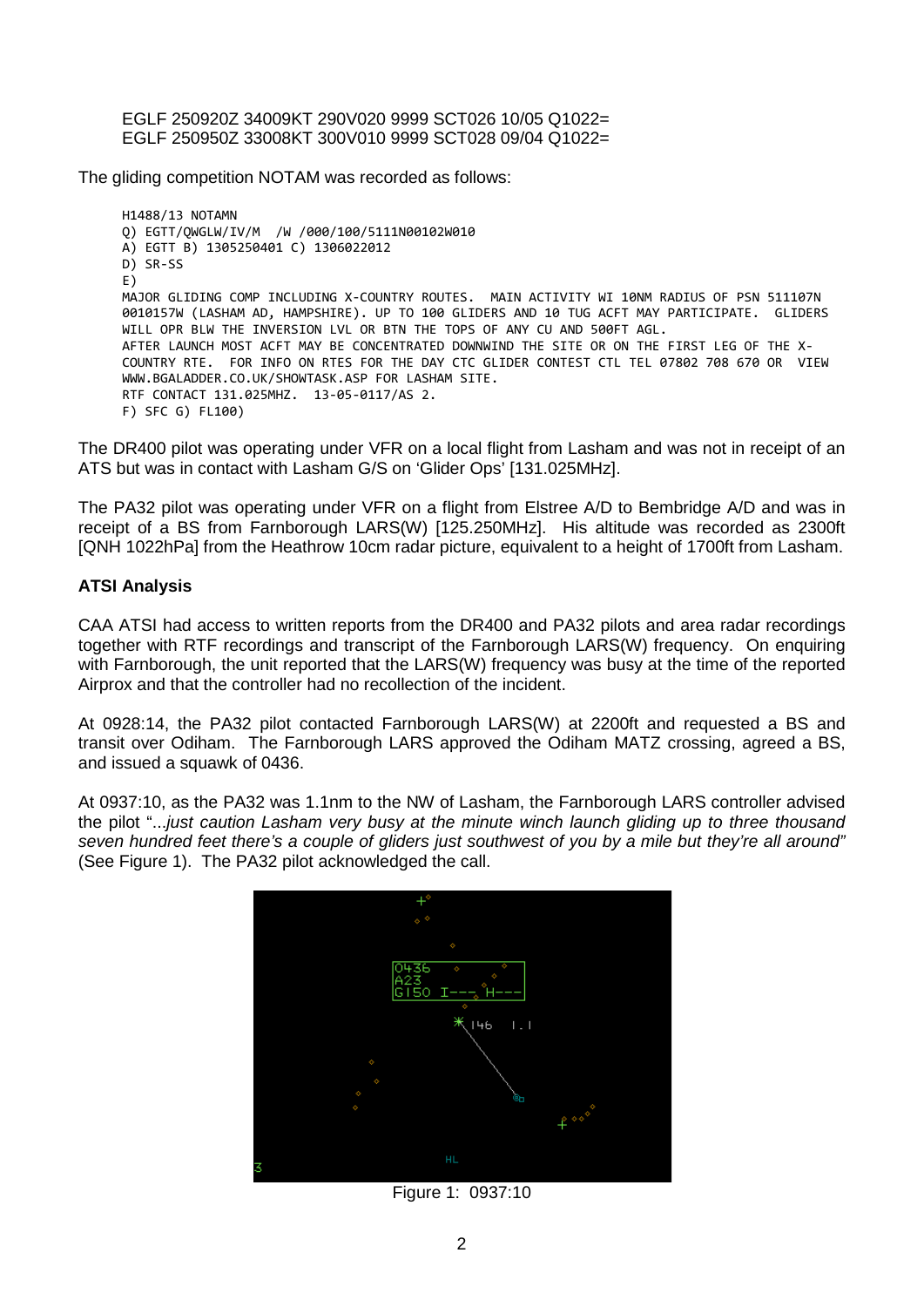Figures 2 and 3 show radar recording screenshots indicating the PA32 about 1nm NW of Lasham with a primary contact crossing R to L. Figure 3 shows the PA32 pilot appears to have conducted a sharp L turn, whilst the primary contact appears to have conducted a sharp R turn. It is possible that the screenshots show the reported Airprox but, as the DR400 cannot be positively identified, this cannot be positively asserted.



Figure 2: 0937:22



Figure 3: 0937:28

# **Summary**

An Airprox was reported in Class G airspace in the vicinity of Lasham G/S when a DR400 and a PA32 flew into proximity with each other as the DR400 glider tug was returning to the G/S following the release of a towed glider to the W. Radar recordings could not definitively determine the exact geometry of the encounter. The DR400 pilot was not in receipt of an ATS. The PA32 pilot was in receipt of a BS from Farnborough LARS(W). Under the terms of a BS there is no requirement for a controller to monitor the flight; however, as the PA32 pilot flew close to Lasham, the controller passed general TI on activity in the vicinity of Lasham, and a warning on contacts to the SW of the PA32. Both ac were operating in Class G airspace where, ultimately, both pilots had equal responsibility for collision avoidance; the DR400 pilot had right of way.